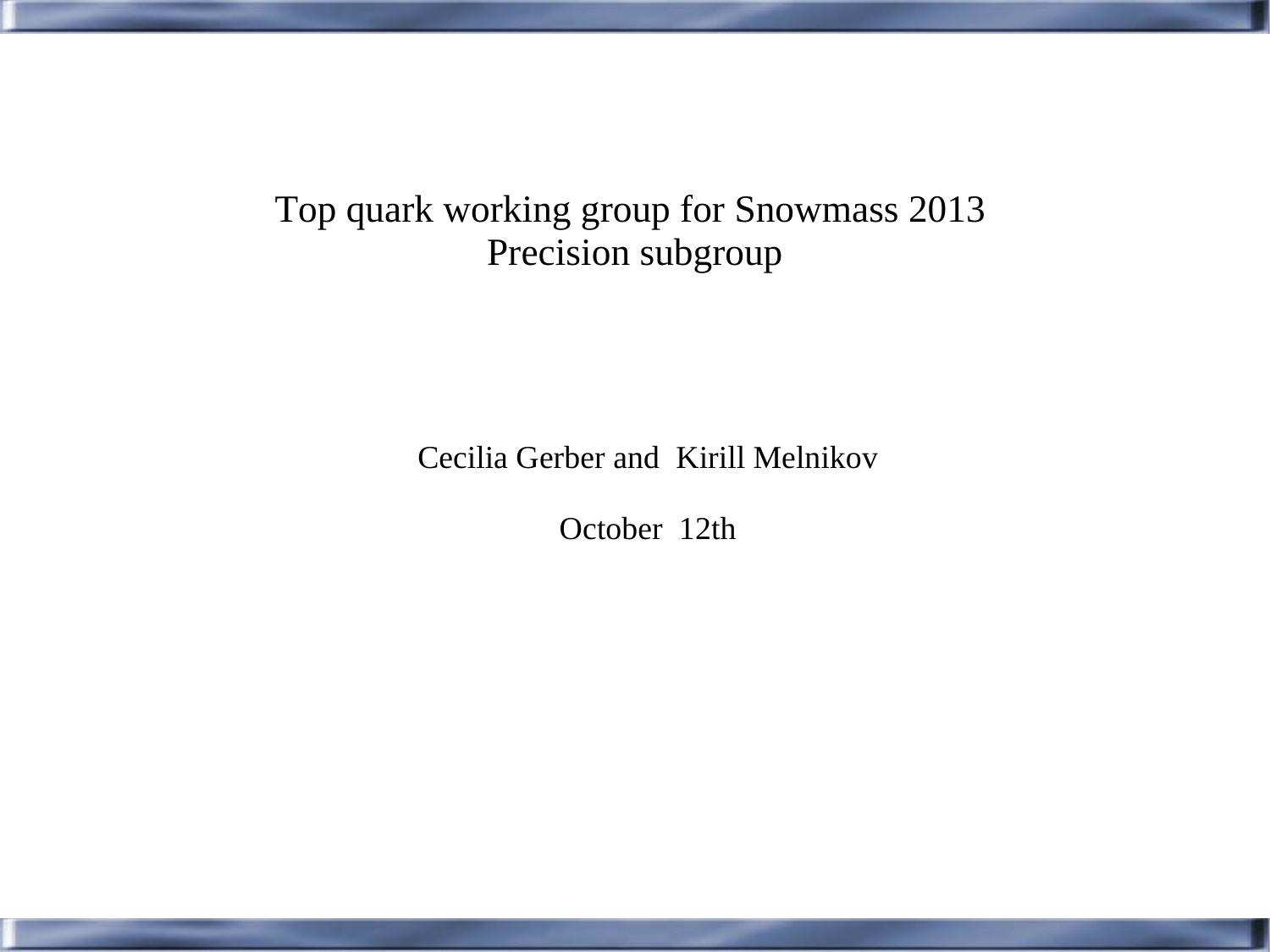# Precision top quark physics

- Top quark mass and width
- Top quark couplings
- Kinematics of top-like final states (this point overlaps with the previous ones strongly since any information about top quark properties is obtained from kinematics of top-like final states)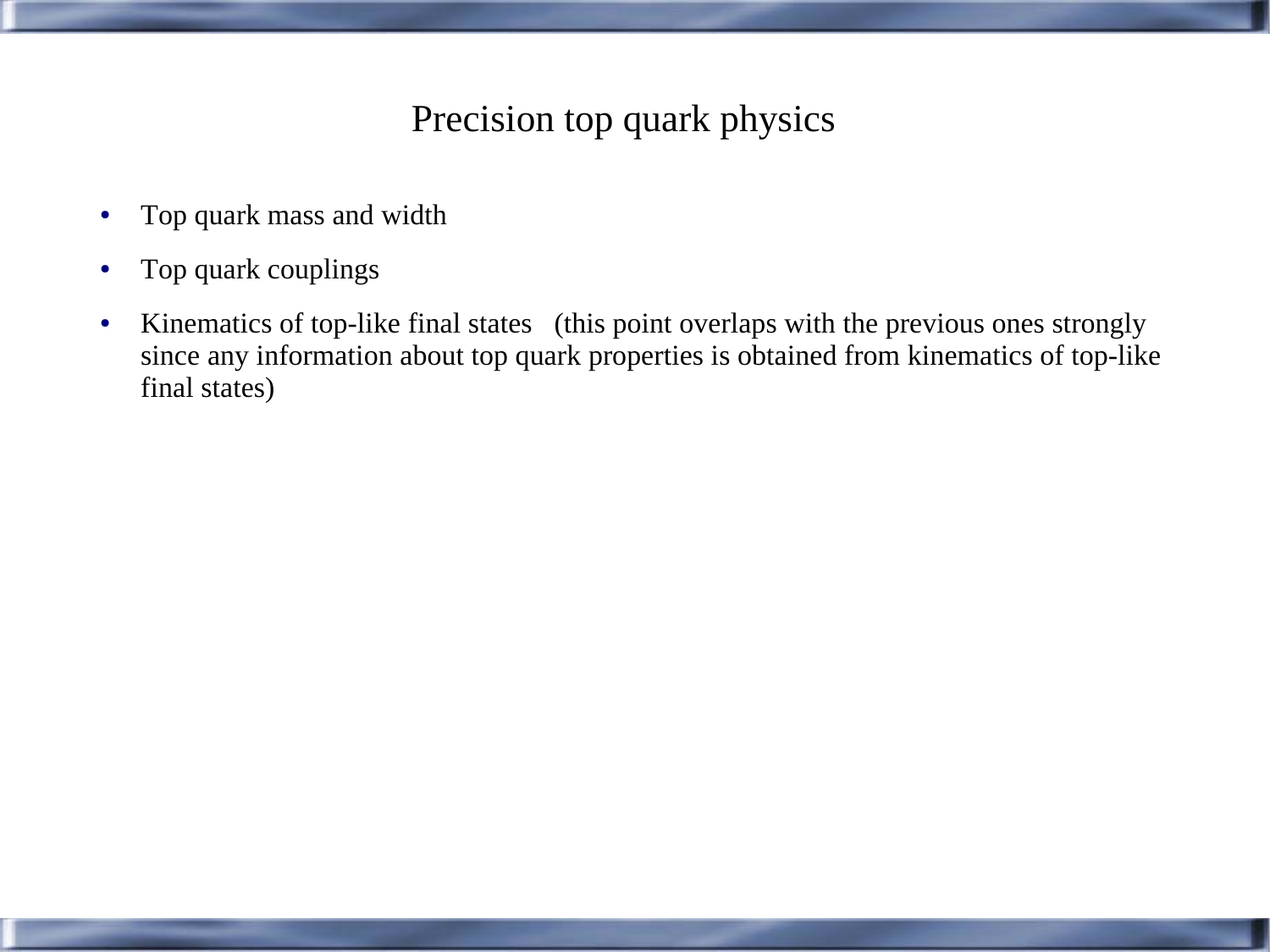### Top quark mass and width

- Clarify which top quark mass is quoted by the hadron-collider experiments, taking parton showers as all-orders approximation to perturbative QCD. Explain what ``PYTHIA mass'' actually means.
- Identify observables that give highest sensitivity to the top quark mass in the current measurements. Estimate leading non-perturbative corrections to these observables and their influence on the top quark mass extraction.
- Find a set of observables that are 1) short-distance (perturbative) and 2) sensitive to the top quark mass. Include NLO QCD corrections in the determination of top quark mass from these observables. Estimate the ultimate precision with which the top quark mass can be measured from such a set at the LHC and VLHC.
- Review top quark mass and width measurements at a linear collider. Clarify how improvements in m\_t in conjunction with prospective improved measurements in m\_W and m\_H may affect indirect constraints of physics beyond the Standard Model through precision electroweak fits.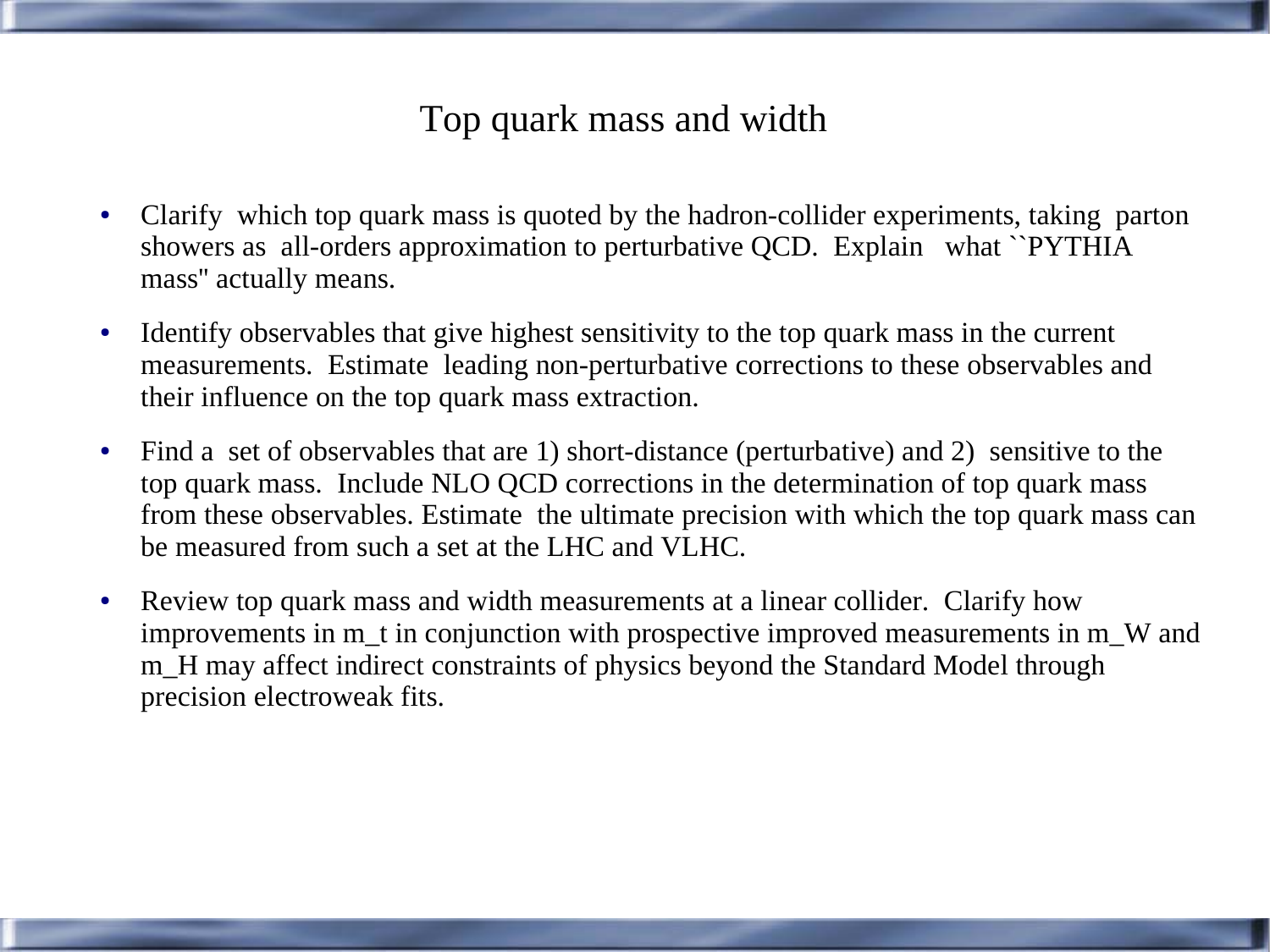## Top quark couplings

- Establish convenient parametrization of the top quark anomalous couplings to gluons, photons and electroweak gauge bosons.
- Find processes and observables (at the LHC, VLHC and ILC) that are most sensitive to the anomalous couplings.
- Develop parton-level numerical programs that describe relevant top quark production processes that include both QCD radiative corrections and anomalous couplings.
- Establish how well such couplings can be ultimately measured and understand if this leads to useful constraints for physics beyond the Standard Model.